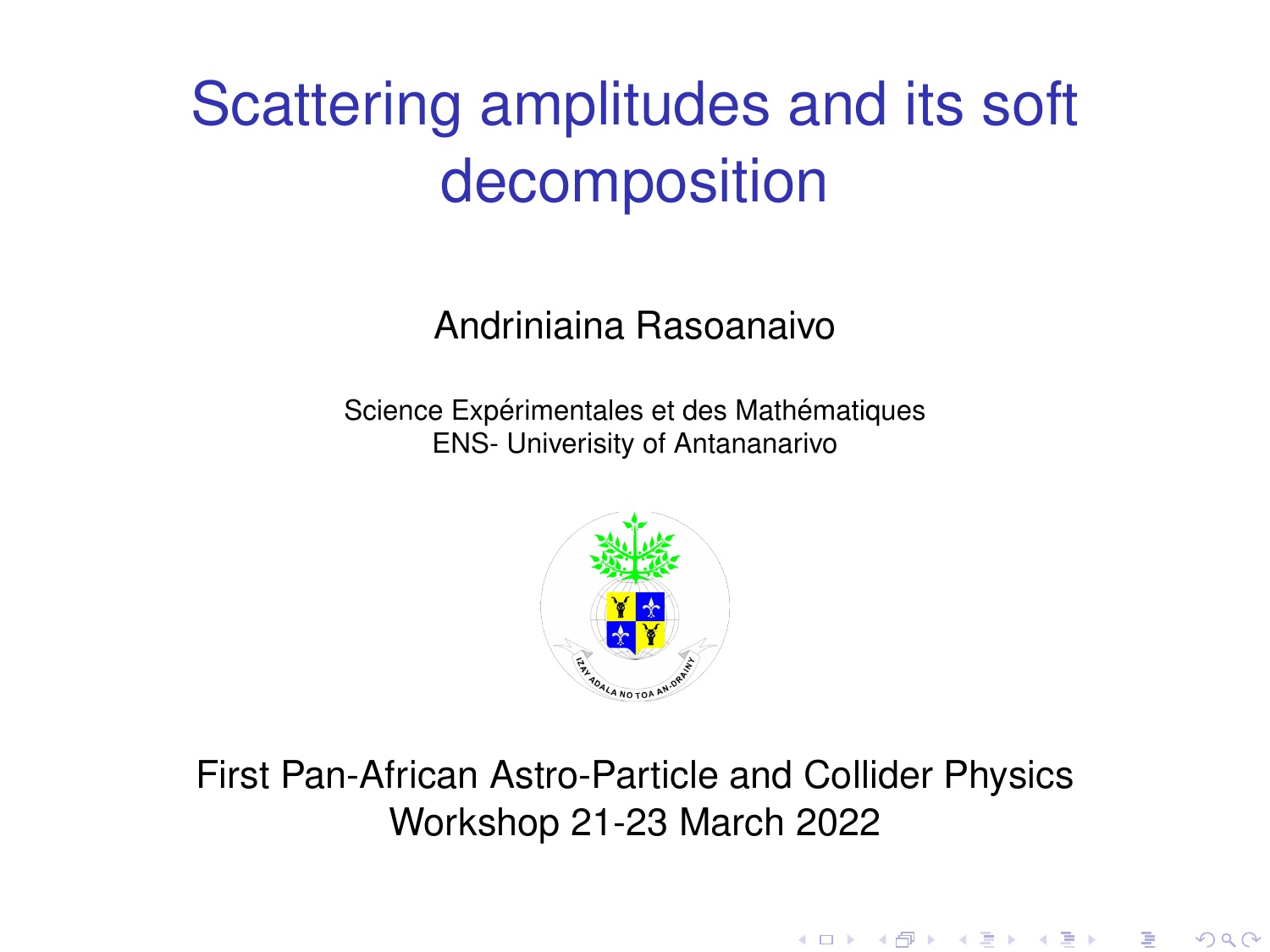## Introduction

- $\triangleright$  Many progress has been made to unravel the mathematical structure of scattering amplitudes in gauge theories and gravity.
- $\triangleright$  These mathematical structures are often hidden in the complexity of the traditional Feynman diagram expansion.
- $\triangleright$  Powerful tools beyond Feynman diagrams have been largely developed: BCFW recursion, MHV rules, generalized unitarity cut, . . .

 $($  ロ )  $($   $\overline{p}$  )  $($   $\overline{z}$  )  $($   $\overline{z}$   $)$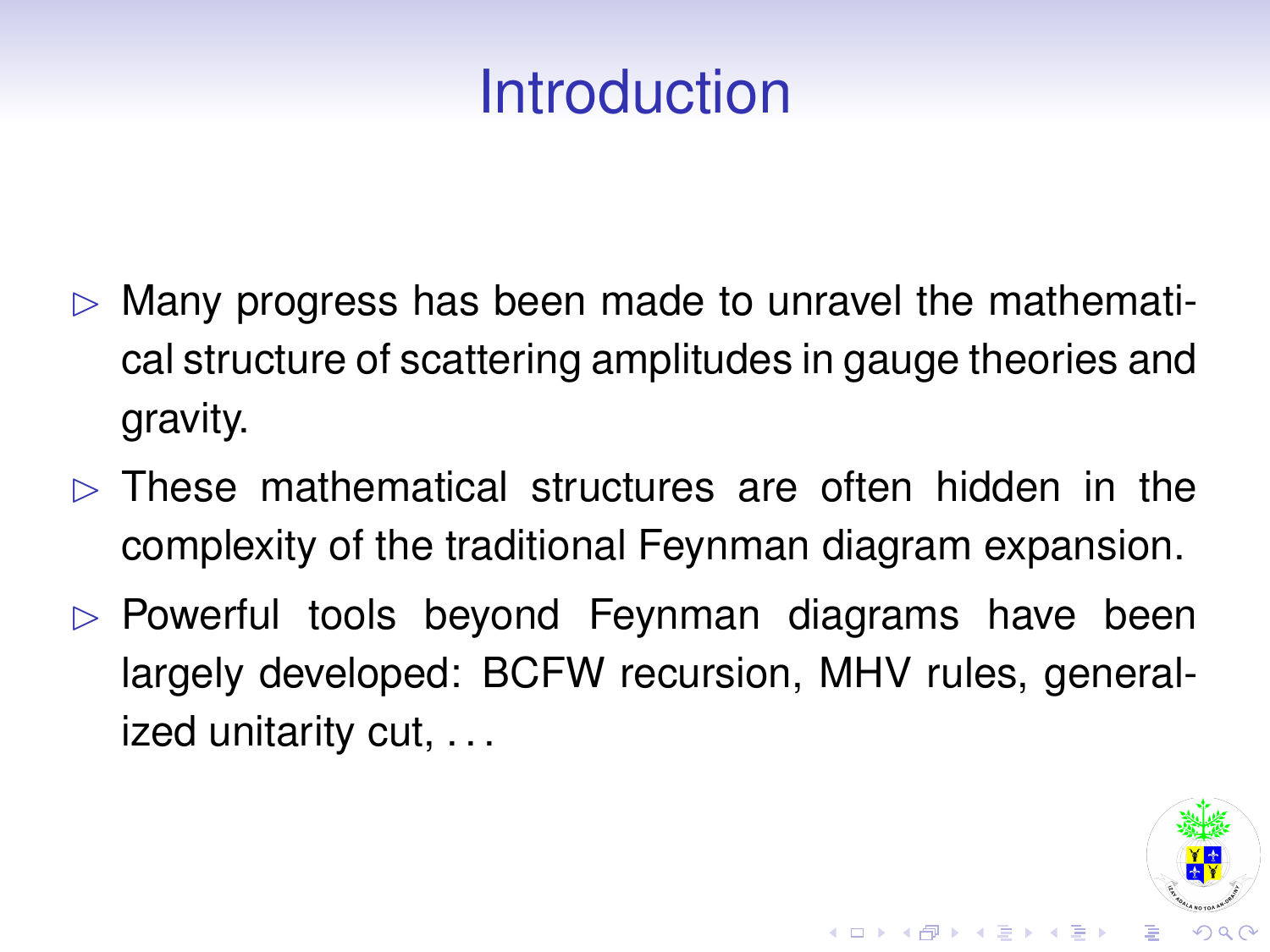## Introduction

- $\triangleright$  The Britto-Cachazo-Feng-Witten recursion relations were developed allowing any tree-level helicity amplitude of gluons to be calculated using a simple on-shell recursion relation.
- $\triangleright$  The on-shell recursion relation links higher point amplitude to the lower points, starting from the three points amplitudes.
- $\triangleright$  Central to this construction have been unitarity, locality and the transformation properties under Wigner's "little" group, a subgroup of the Lorentz group.

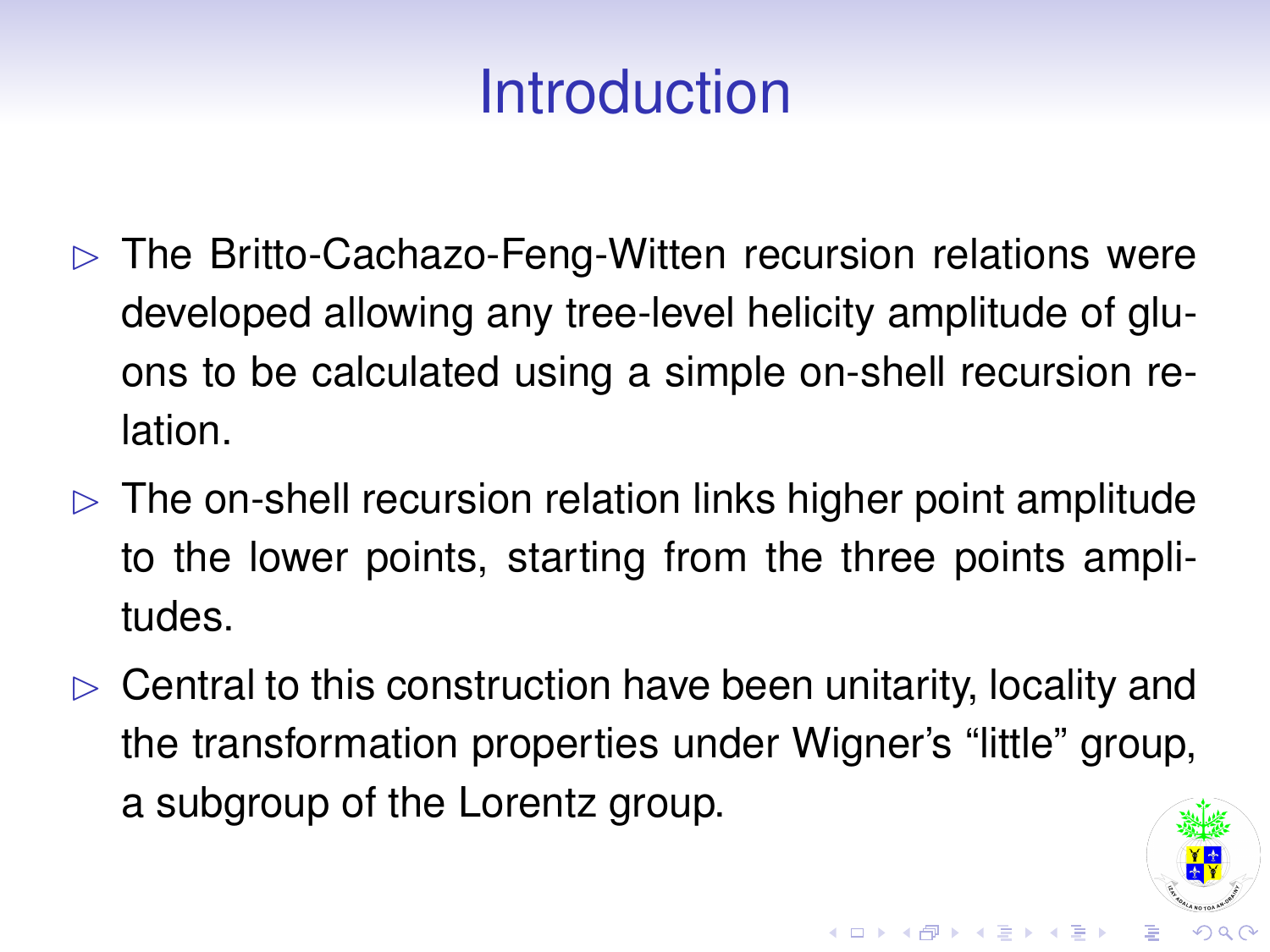# **Objective**

- **Goal:** The main objective of this work is to investigate the possibility of constructing any tree-level helicity amplitude of gluons from them asymptotic symmetries.
- $\triangleright$  **Expectation:** Such construction might leads to a new type of recursion that connects the lower points amplitudes to the higher, similar to the BCFW recursion.
- $\triangleright$  **Observation:** it is possible to connect an *n*-point amplitude to an (*n* − 1)-point through the soft theorem of Weinberg:

$$
\lim_{p\to 0}A_n(p)=S(p)A_{n-1}(0),
$$

*S*(*p*) is known as the soft operator. (universal)

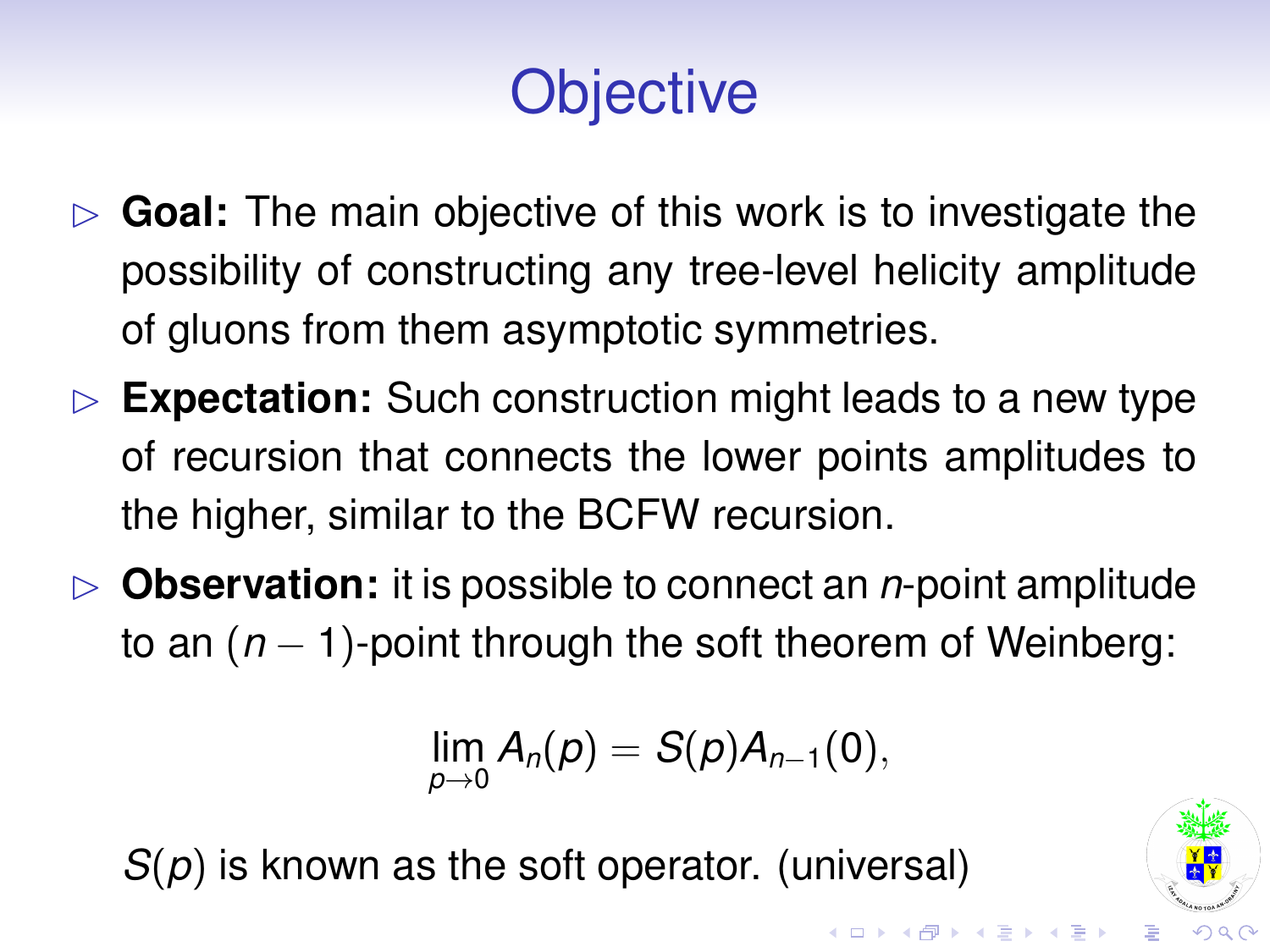## Soft operator

 $\triangleright$  The Weinberg soft factorization is known to be universal, and we already showed in [arxiv:2002.02120] that

$$
[H(p_i), S(p_j)] = \delta_{ij} h_j S(p_j),
$$

 $\triangleright$  *H*( $p_i$ ) helicity operator of the *i*-th particle:

$$
H(p_i) = -\frac{1}{2} \left( \lambda_i^a \frac{\partial}{\partial \lambda_i^a} - \bar{\lambda}_i^{\dot{a}} \frac{\partial}{\partial \bar{\lambda}_i^{\dot{a}}} \right)
$$

 $S(\rho_j)$  soft operator of the the *i*-th particle of helicity  $h_j$ : composition of the Weinberg soft factor and a soft momentum deformation.

**K ロ ト K 何 ト K ヨ ト K ヨ**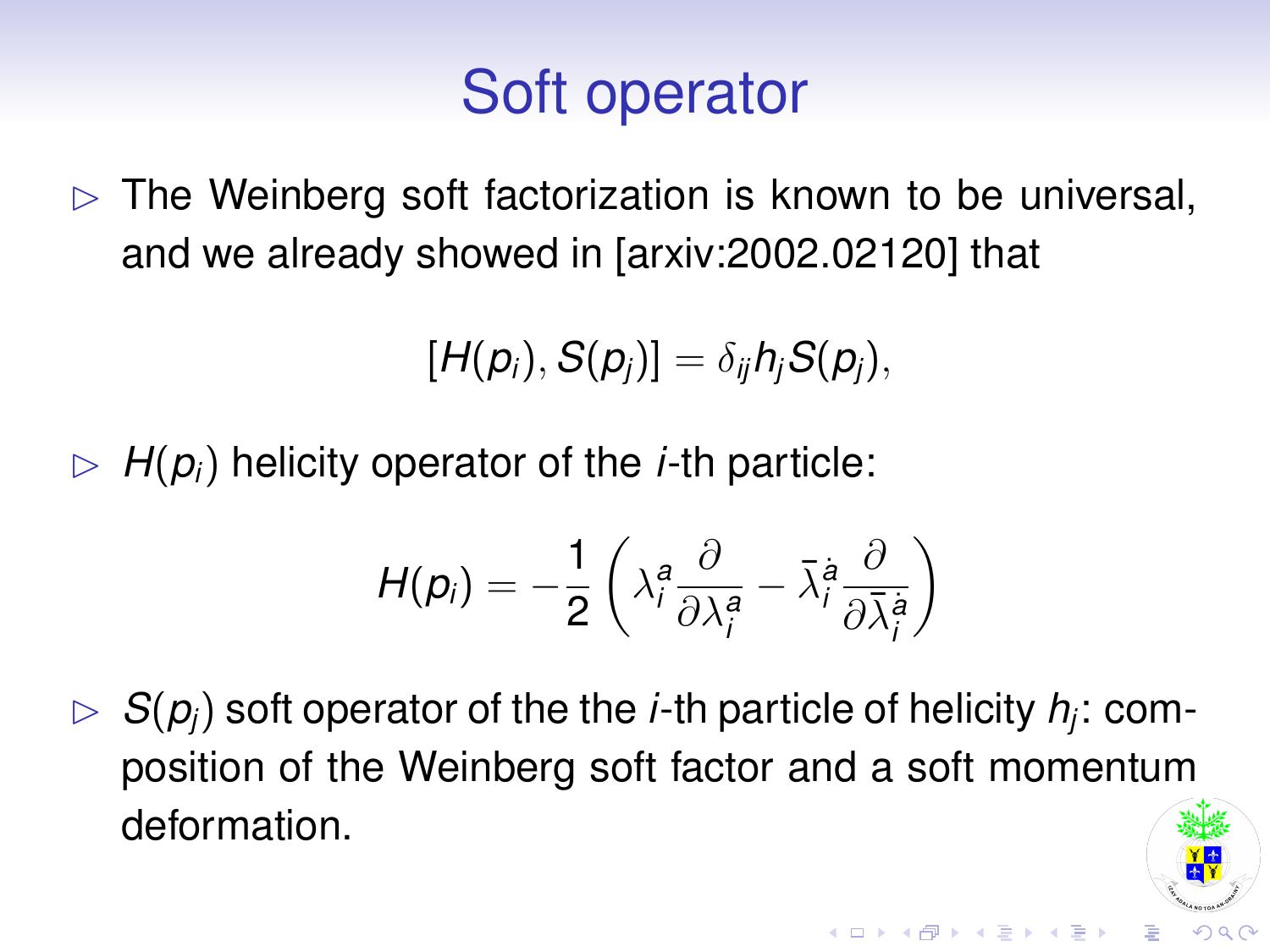#### Spinor helicity formalism

 $\triangleright$  Spinor variables  $\lambda_a$  and  $\bar{\lambda}_{\dot{a}}$ :

$$
\pmb{p}_{\mu}\longrightarrow\sigma_{\dot{a}\dot{a}}^{\mu}\pmb{p}_{\mu}=\lambda_{\boldsymbol{a}}\bar{\lambda}_{\dot{a}}
$$

 $\triangleright$  Invariant product

$$
\langle 12 \rangle = \varepsilon^{ab} \lambda_a^{(1)} \lambda_b^{(2)} \quad \text{and} \quad [12] = \varepsilon^{\dot{a}\dot{b}} \bar{\lambda}_{\dot{a}}^{(1)} \bar{\lambda}_{\dot{b}}^{(2)}
$$

 $\triangleright$  Lorentz scalar product to spinor products

$$
p_1 \cdot p_2 = \frac{1}{2} \left\langle 12 \right\rangle [12]
$$

 $\triangleright$  Other invariant variables

$$
S_{12\cdots n}=(p_1+p_2+\cdots+p_n)^2\quad\text{ and }\quad [i(j)k\rangle=[ij]\,\langle jk\rangle\Big\|_{\mathbf{H}^{\text{IV}}}
$$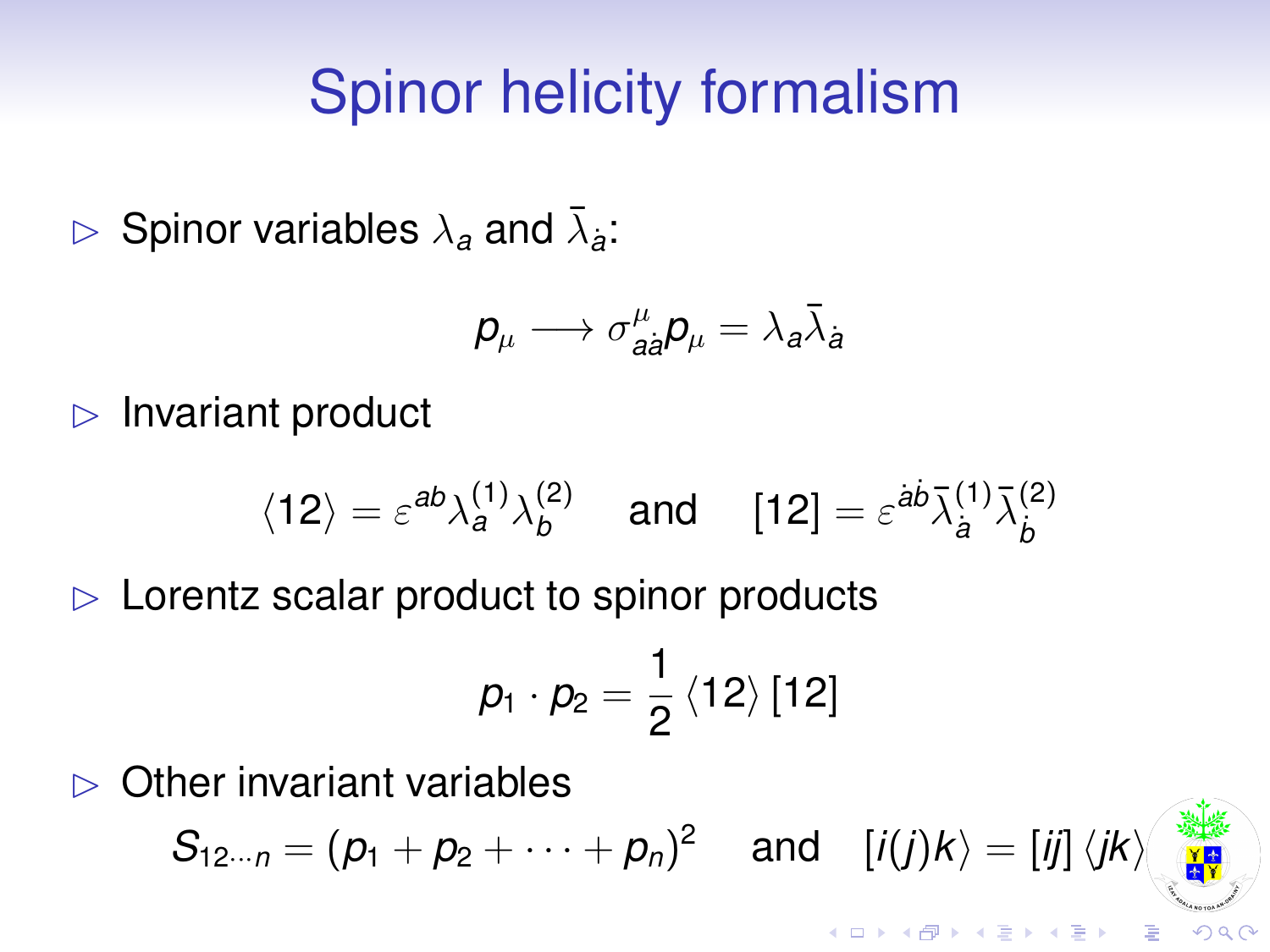#### Inverse soft limit

B The soft factorization connect the *A<sup>n</sup>* amplitude to the *An*−<sup>1</sup> amplitude in one direction:

$$
A_n \xrightarrow{\text{soft limit}} A_{n-1}
$$

 $\triangleright$  Inverting the soft limit will not always lead to the original amplitude

$$
A_{n-1} \xrightarrow{\text{inverse soft limit}} A_n - R_n
$$

where  $R_n$  is the missing part of the amplitude,

$$
R_n \xrightarrow{\text{soft limit}} 0
$$



**K ロ ト K 何 ト K ヨ ト K ヨ**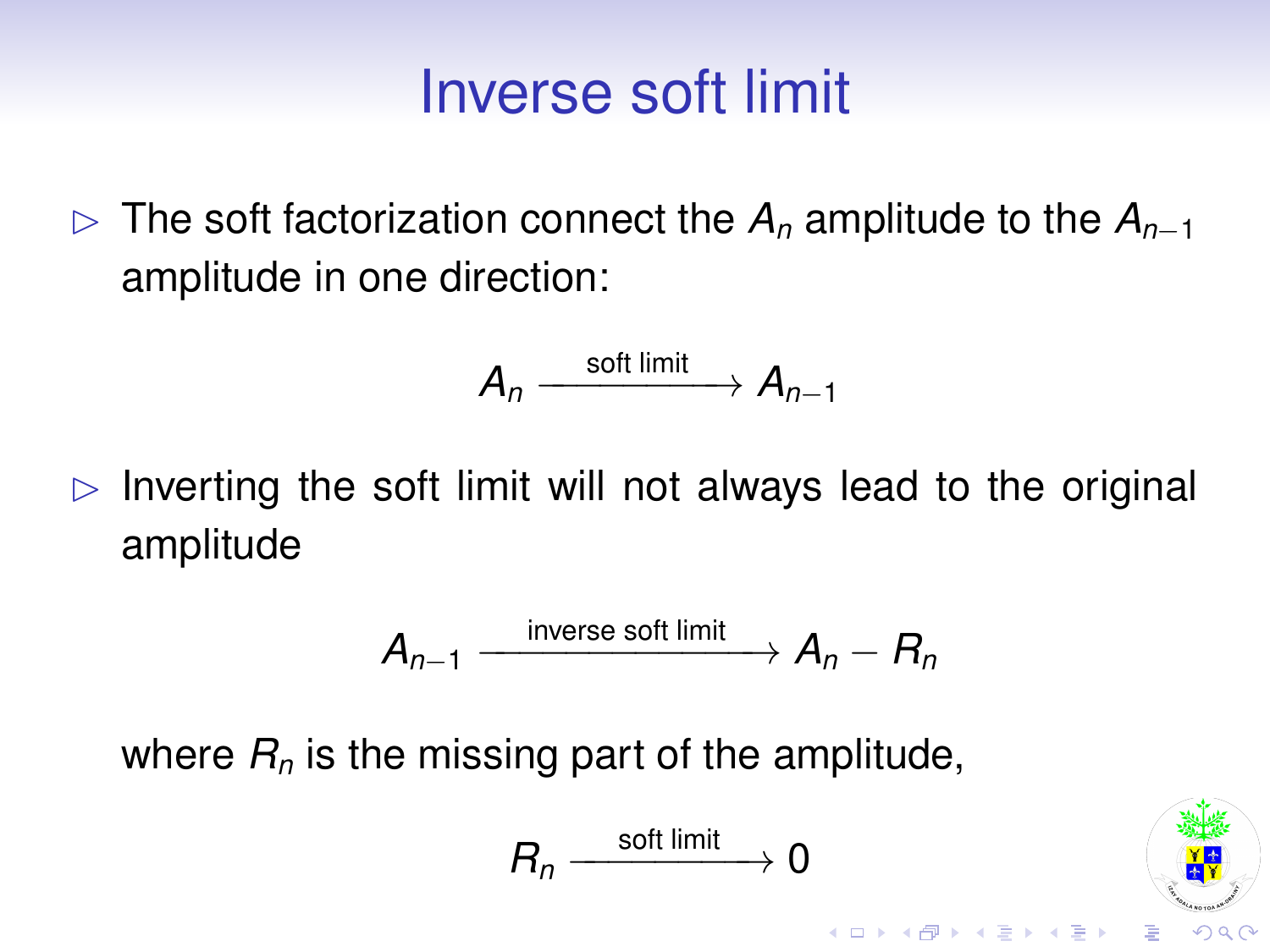# NMHV Amplitude: A<sub>6</sub>(1<sup>-</sup>2<sup>-</sup>3<sup>-</sup>4<sup>+</sup>5<sup>+</sup>6<sup>+</sup>)

 $\triangleright$  Consider the 6-point helicity amplitude of gluons:

$$
\frac{1}{[2|3+4|5\rangle}\left(\frac{[4|5+6|1\rangle^3}{[34][23]\left\langle 56\right\rangle\left\langle 61\right\rangle S_{234}}+\frac{[6|1+2|3\rangle^3}{[61][12]\left\langle 34\right\rangle\left\langle 45\right\rangle S_{612}}\right)
$$

 $\triangleright$  Taking the limit as the "6" go soft: the second expression tend to zero and the first term will be factorized as

$$
\frac{\langle 51 \rangle}{\langle 56 \rangle\,\langle 61 \rangle} \times \frac{[45]^3}{[12][23][34][51]} = S(6^+) \times A_5(1^-2^-3^-4^+5^+)
$$

Inverting the soft limit will leads only to the first term

$$
R_6^{[6]} = \frac{1}{[2|3+4|5|}\frac{[6|1+2|3\rangle^3}{[61][12]\,\langle 34\rangle\,\langle 45\rangle\,S_{612}}
$$

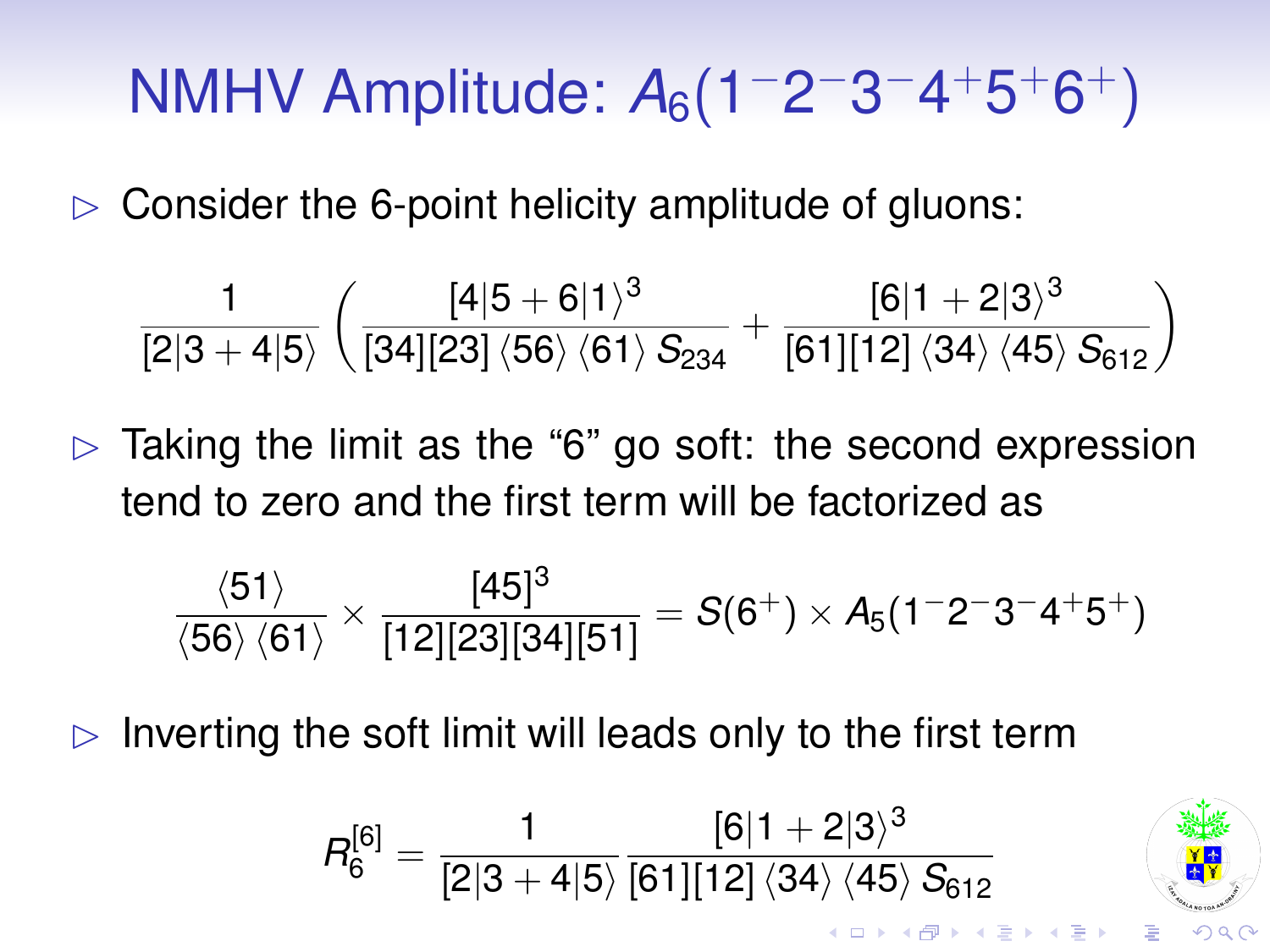# NMHV Amplitude: A<sub>6</sub>(1<sup>-</sup>2<sup>-</sup>3<sup>-</sup>4<sup>+</sup>5<sup>+</sup>6<sup>+</sup>)

 $\triangleright$  Viewed by the soft particle "6", the  $A_6(1-2-3-4+5+6+)$  is decomposed as

$$
A_6 = A_6^{[6]} + B_6^{[6]}, \quad
$$

•  $A_6^{[6]}$  $_6^{\circ}$ , is the soft invariant part of the amplitude viewed by the 6-th, such that

$$
A_6^{[6]} \xrightarrow{\phantom{a}SL(6)} A_5 \xrightarrow{\phantom{a}ISL(6)} A_6^{[6]}
$$

•  $R_6^{[6]}$  $_6^{\circ}$ , is the soft part viewed by 6, such that

$$
R_6^{[6]}\xrightarrow{\quad SL_6\quad\quad} 0
$$



 $($   $\Box$   $\rightarrow$   $($  $\overline{p}$   $\rightarrow$   $($   $\overline{z}$   $\rightarrow$   $($   $\overline{z}$   $\rightarrow$   $($   $\overline{z}$   $\rightarrow$   $($   $\overline{z}$   $\rightarrow$   $($   $\overline{z}$   $\rightarrow$   $($   $\overline{z}$   $\rightarrow$   $($   $\overline{z}$   $\rightarrow$   $($   $\overline{z}$   $\rightarrow$   $($   $\overline{z}$   $\rightarrow$   $($   $\overline{z}$   $\rightarrow$   $($   $\overline{z$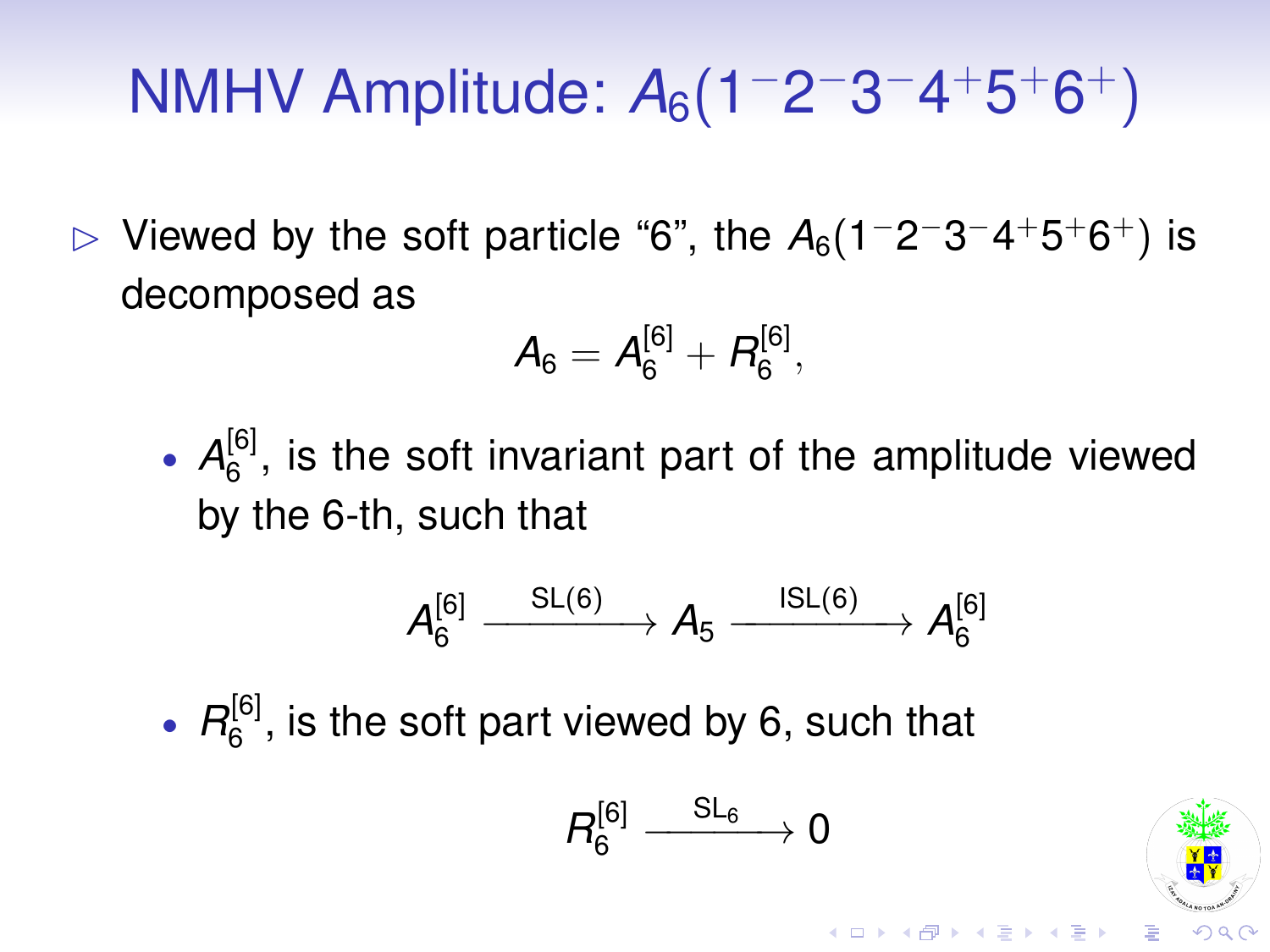# NMHV Amplitude A<sub>6</sub>(1<sup>-</sup>2<sup>-</sup>3<sup>-</sup>4<sup>+</sup>5<sup>+</sup>6<sup>+</sup>)

 $\triangleright$  Taking "1" to be soft: the first term of the amplitude tend to zero and we got

$$
\lim_{1 \to 0} A_6(1^-2^-3^-4^+5^+6^+) = S(1^-) \times A_5(2^-3^-4^+5^+6^+)
$$

 $\triangleright$  The soft part of the amplitude viewed from "1" is then

$$
R_6^{[1]} = \frac{1}{[2|3+4|5\rangle} \frac{[4|5+6|1\rangle^3}{[34][23]\left\langle 56 \right\rangle \left\langle 61 \right\rangle S_{234}}
$$



**K ロ ト K 何 ト K ヨ ト K ヨ**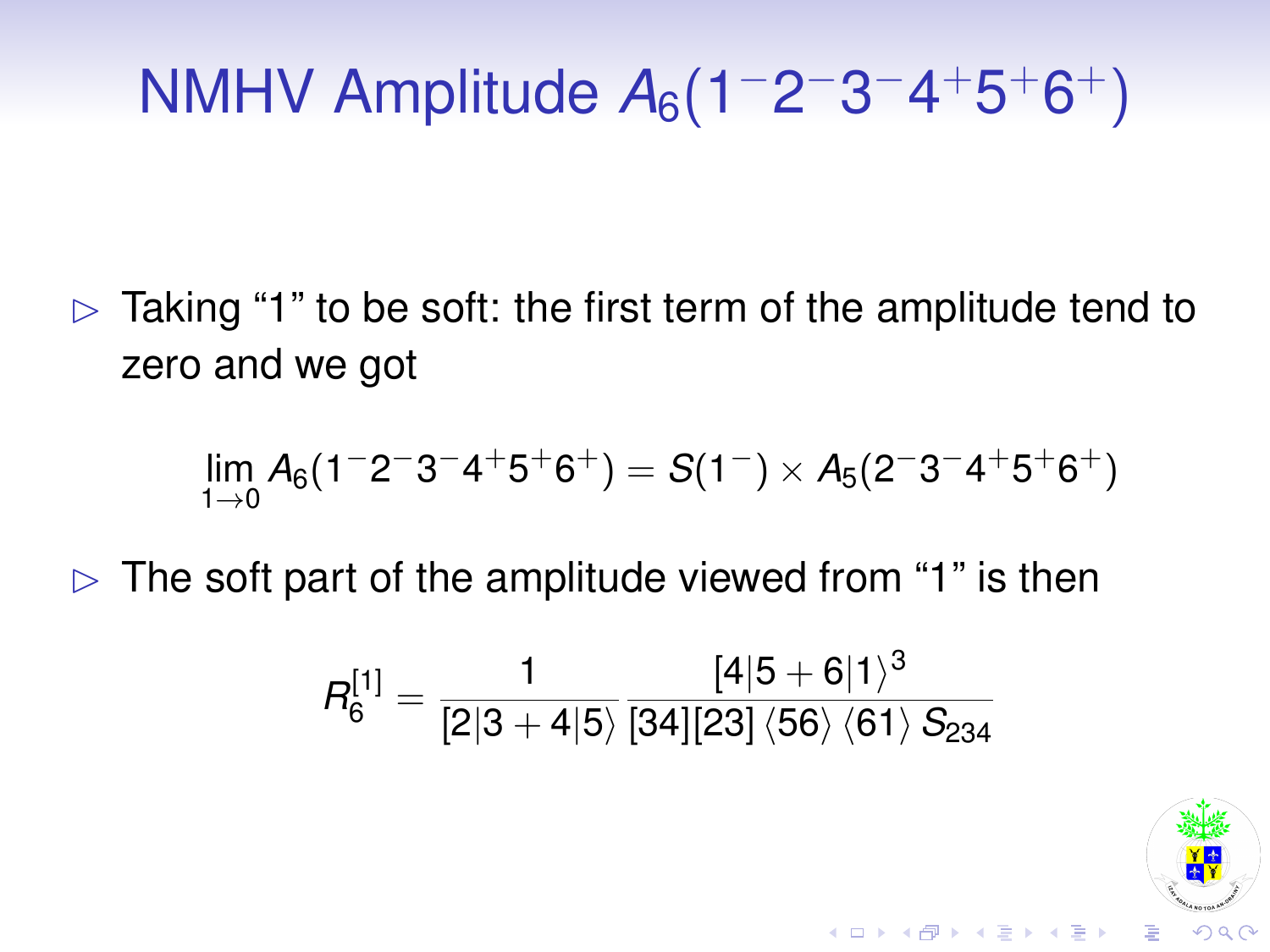## Soft structure of amplitudes

- $\triangleright$  Viewed from the *i*-th particle of a given *n*-point amplitude, the amplitude can be decomposed as
	- the core of the soft theorem  $A_n^{[i]}$ : the part that can be recovered by ISL.
	- the soft shell of the amplitude  $R_n^{[l]}$ : the part that is lost from SL.

$$
A_n=A_n^{[i]}+B_n^{[i]}.
$$

B Knowing the "soft shell" *R* [*i*] *<sup>n</sup>* of an amplitude, the *An*−<sup>1</sup> amplitudes can be mapped to *A<sup>n</sup>* amplitude through ISL.

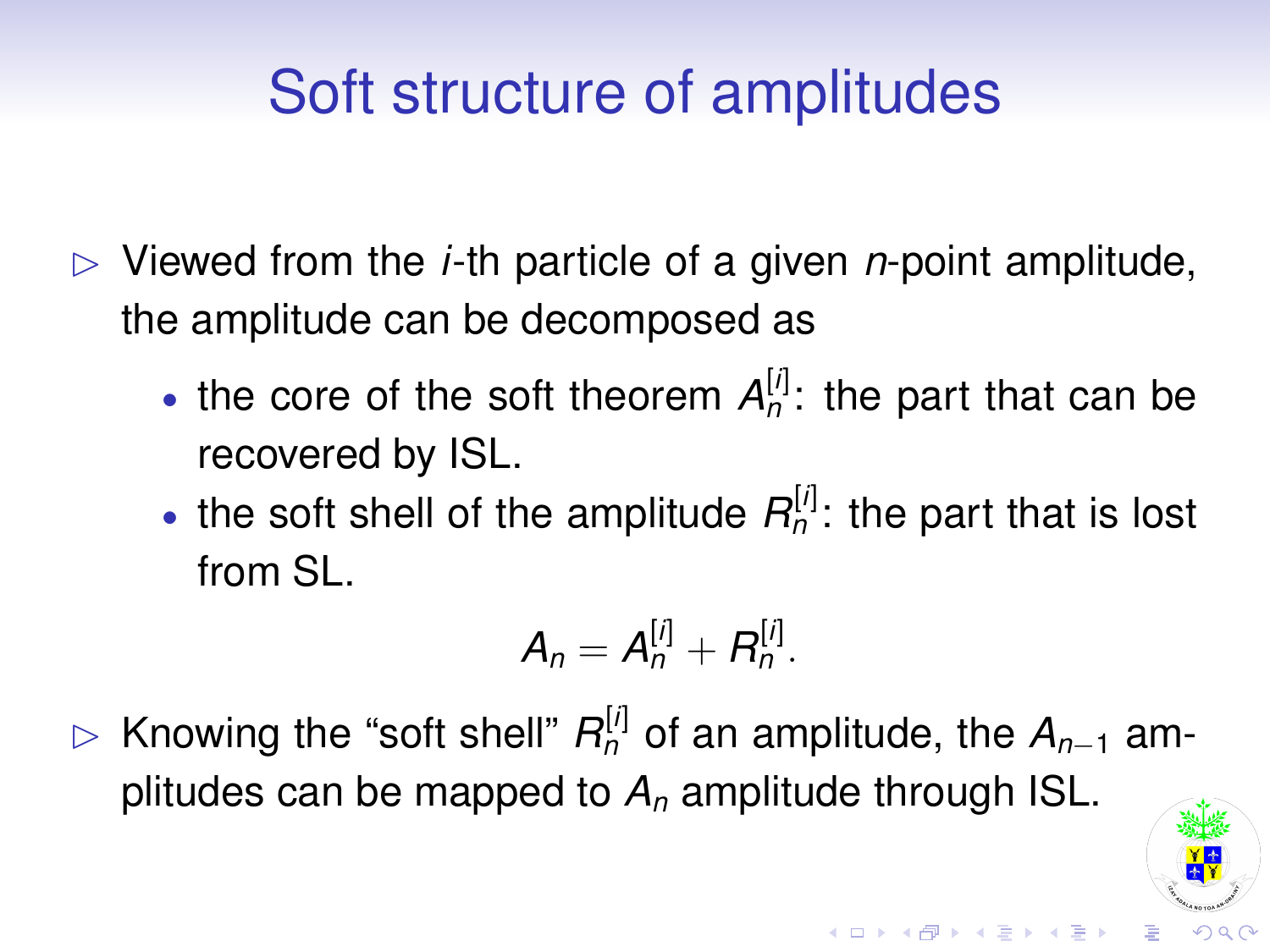### Soft structure of amplitudes

- $\triangleright$  The soft decomposition of an amplitude is not unique.
- $\triangleright$  For the 6-point amplitude  $A_6(1-2-3-4+5+6+)$ , there are 6 different decomposition (one for each particle), such that

$$
\begin{cases}\nA_6^{[1]} = A_6^{[4]} = R_6^{[3]} = R_6^{[6]} \\
A_6^{[3]} = A_6^{[6]} = R_6^{[1]} = R_6^{[4]} \\
A_6^{[2]} = A_6^{[5]} \quad \text{and} \quad R_6^{[2]} = R_6^{[5]}\n\end{cases}
$$

 $\triangleright$  And it turns out  $A_6(1-2-3-4+5+6+)$  can be reconstructed from the  $A_5$  amplitudes through ISL, which is given by

$$
A_6=|\text{SL}_1A_6(2^-3^-4^+5^+6^+)+|\text{SL}_6A_6(1^-2^-3^-4^+5^+)
$$



 $(0.125 \times 10^{-11})$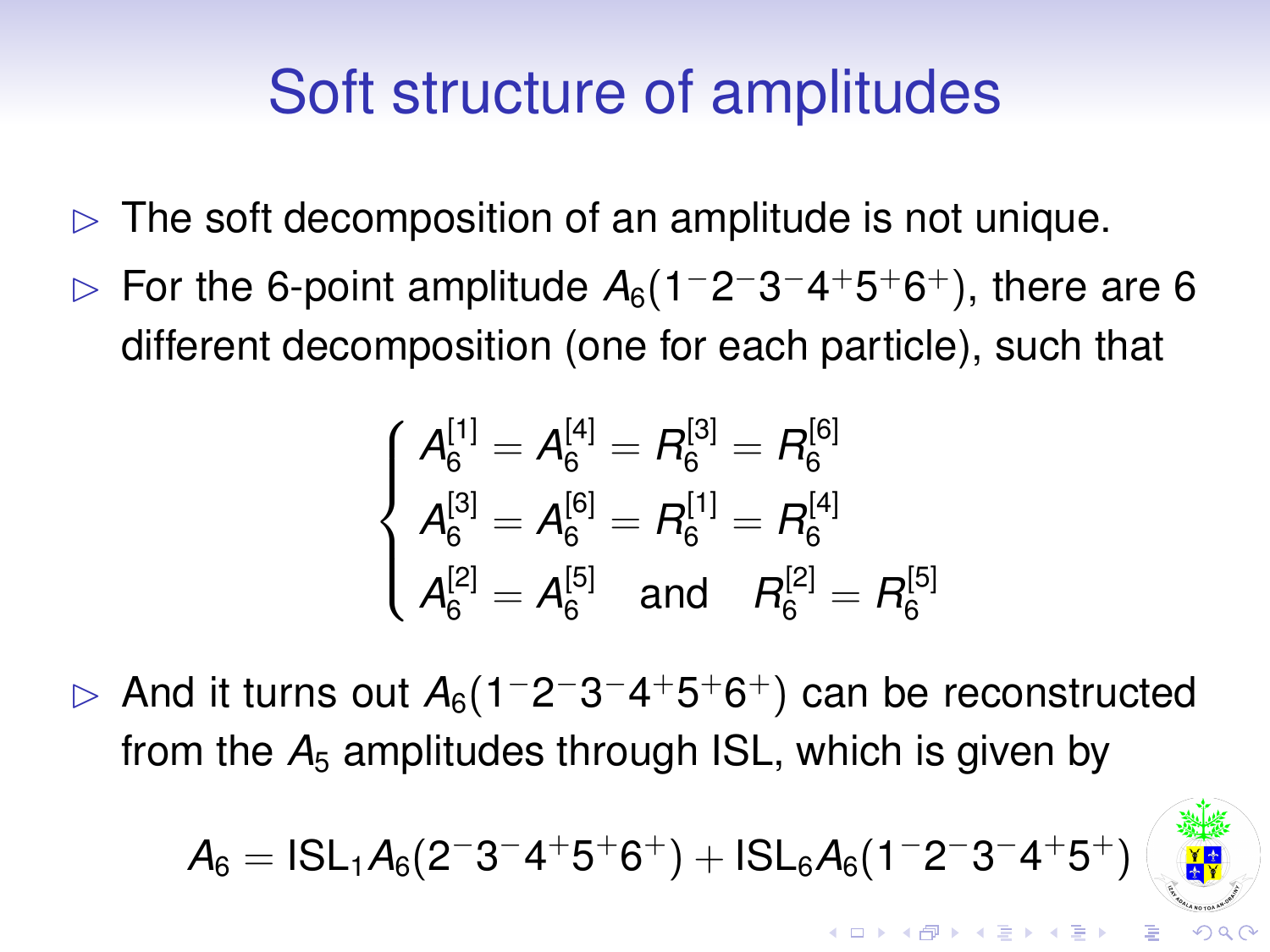#### Soft structure of amplitudes





(ロ)→(個)→(理)→(理)→